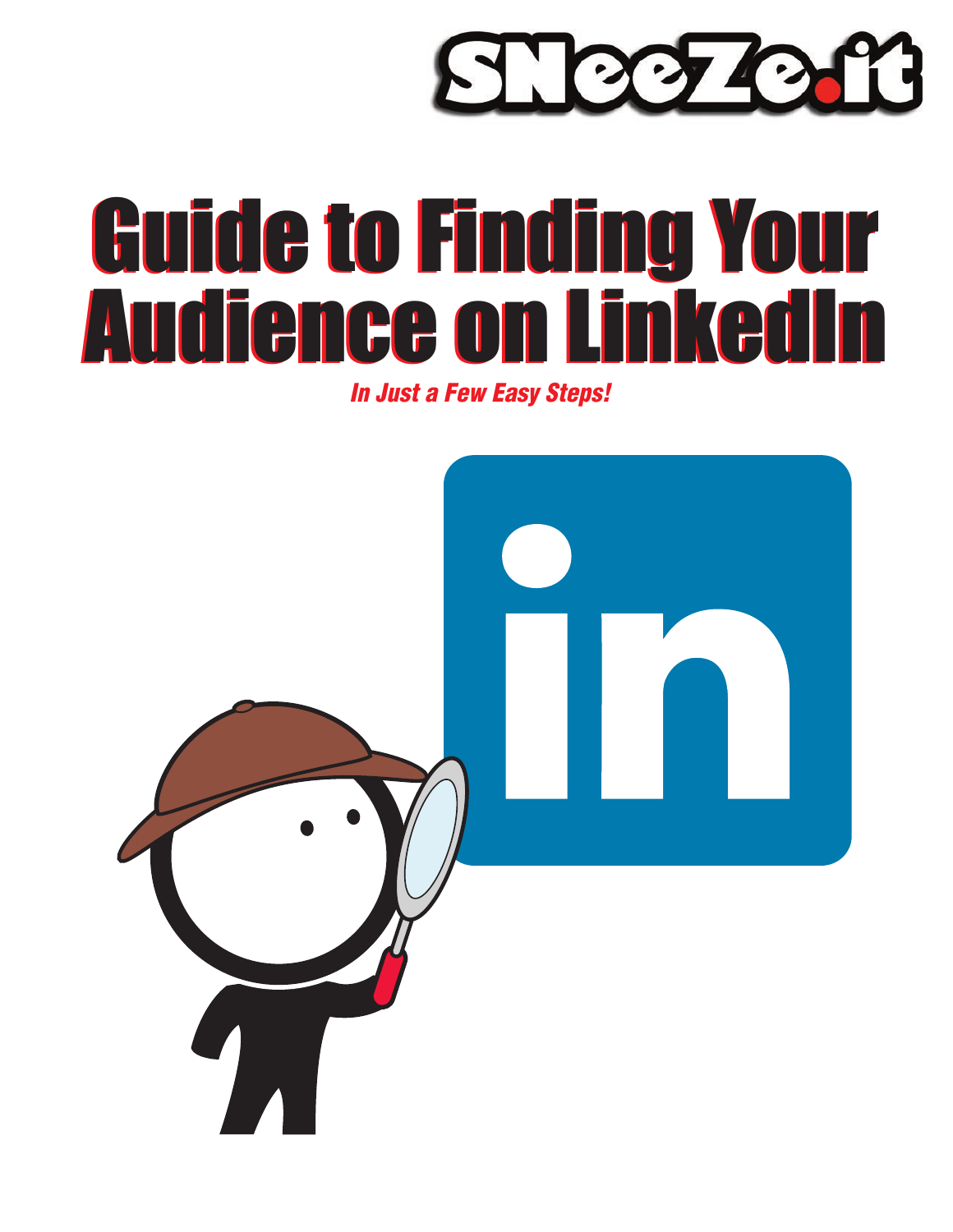

## **Author: David Steel**



Author, motivational speaker, and sought-after sales and social media coach, David Steel is one of the nation's leading experts on sales motivation and leveraging social media to increase sales.

Widely recognized for his ability to energize sales teams and drive revenue results, David works with businesses and C-level executives on social media and sales strategies. Follow him on Twitter at [@dsteel.](https://twitter.com/dsteel)

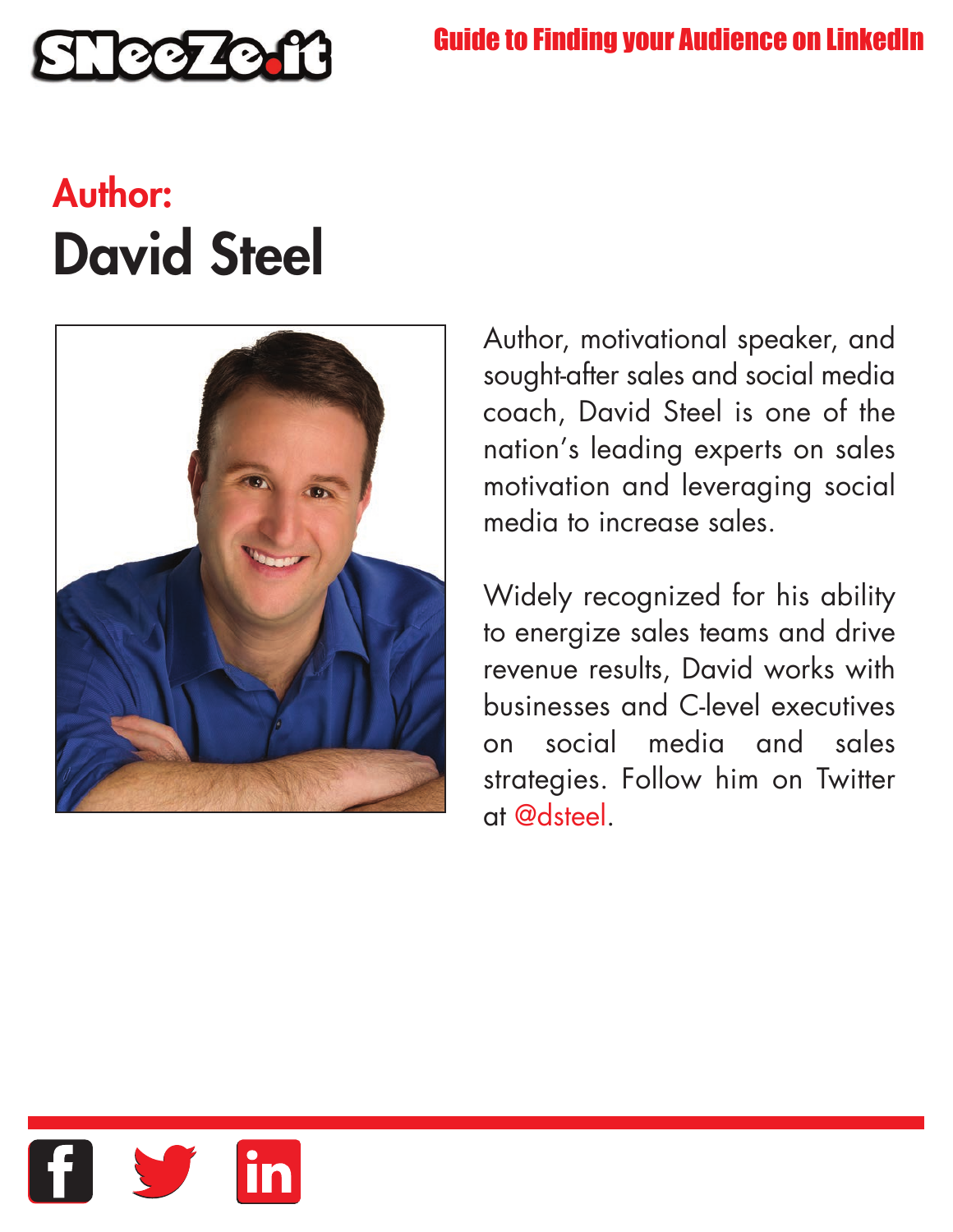

By now you should at least be somewhat familiar with the world's largest professional social network LinkedIn. What you may not already know is that LinkedIn offers many opportunities for networking and gathering leads. It's important to realize, however, that just as in real life, the approach can make—or break—any potential business opportunity.

Throughout this eBook, we will attempt to guide you through the ins and outs of LinkedIn and help you find—and reach your target audience.

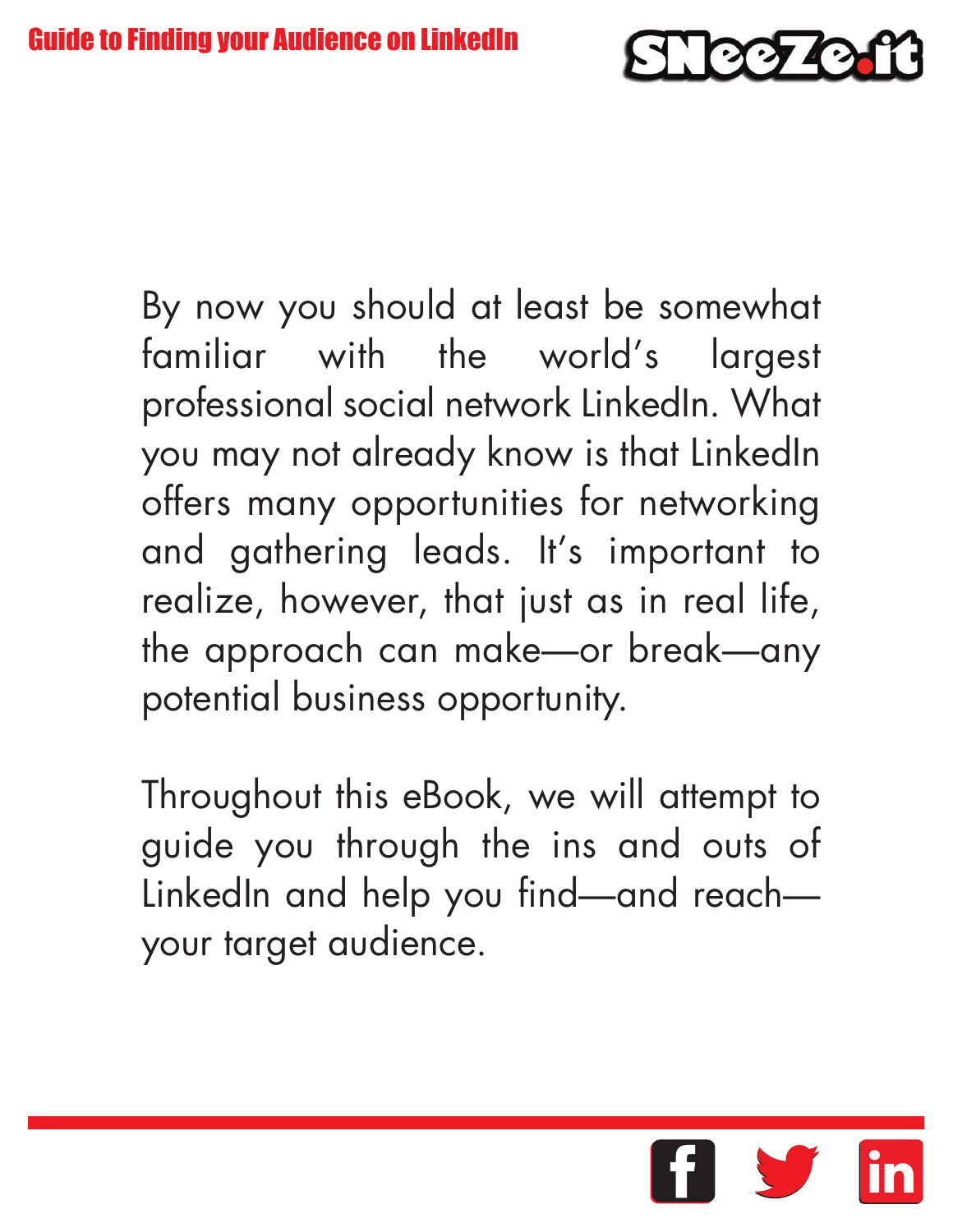

## Make your profile nice and pretty

Remember how your mom used to make you get a new tie (or dress) for an interview? She had a good point—first impressions are everything. Spruce up your profile to make it look presentable and keep what's important and relevant to your career goals up front (i.e., no one cares about that babysitting job you took when you were 15).

A few quick dos and don'ts.

Do:

- **• Keep a detailed bio at the top of your profile with up-to-date information.**
- **Seek out groups with people who share common interests.** There are tons of groups for people interested in photography, writing, marketing, etc., (more on that later).
- **Write meaningful recommendations;** don't simply endorse all of your 1st-degree connections.

### Don't:

- **Be self-indulgent or use LinkedIn for your own self-promotion.** Very, very bad form.
- **Go to the mall and get a Glamour Shot.**
- **Be a spambot.**

Instead, find 3-5 meaningful connections at a time and reach out with a sincere message.

Which takes us to our next tip…



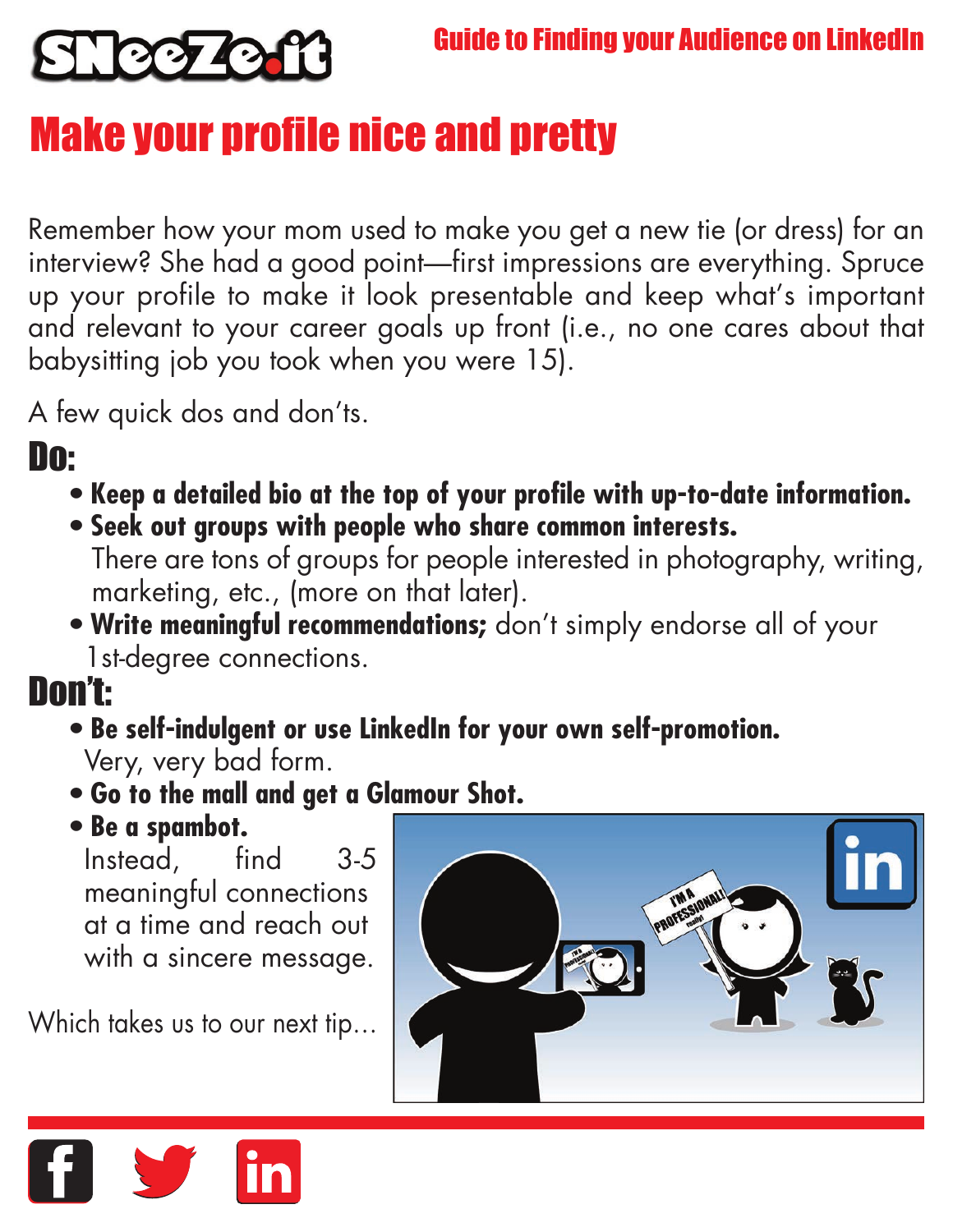

## Reach out and touch someone

I mean, not really because that's creepy. But with social media, it's as easy as ever to introduce yourself and your brand's purpose. Before you do, ask yourself one question: why would I reach out to so-and-so?

Recently our content writer (and consequently the author of this eBook) was contacted by a gynecologist who wanted to know more about social media. Though the initial request seemed odd, it did make sense (in a roundabout fashion). He explained that he didn't have much experience in social media and marketing but was looking for a way to expand his clientele with the use of Facebook and Twitter.

It's all about a good introduction. Don't send a generic message asking someone to join your professional network unless you want that message to go straight to the trash. Engage instead. If you are launching a

new hormone-free ketchup, reach out to restaurants in the area and ask if you could introduce owners to your healthy Heinz alternative. As we like to say: think outside the box a little.

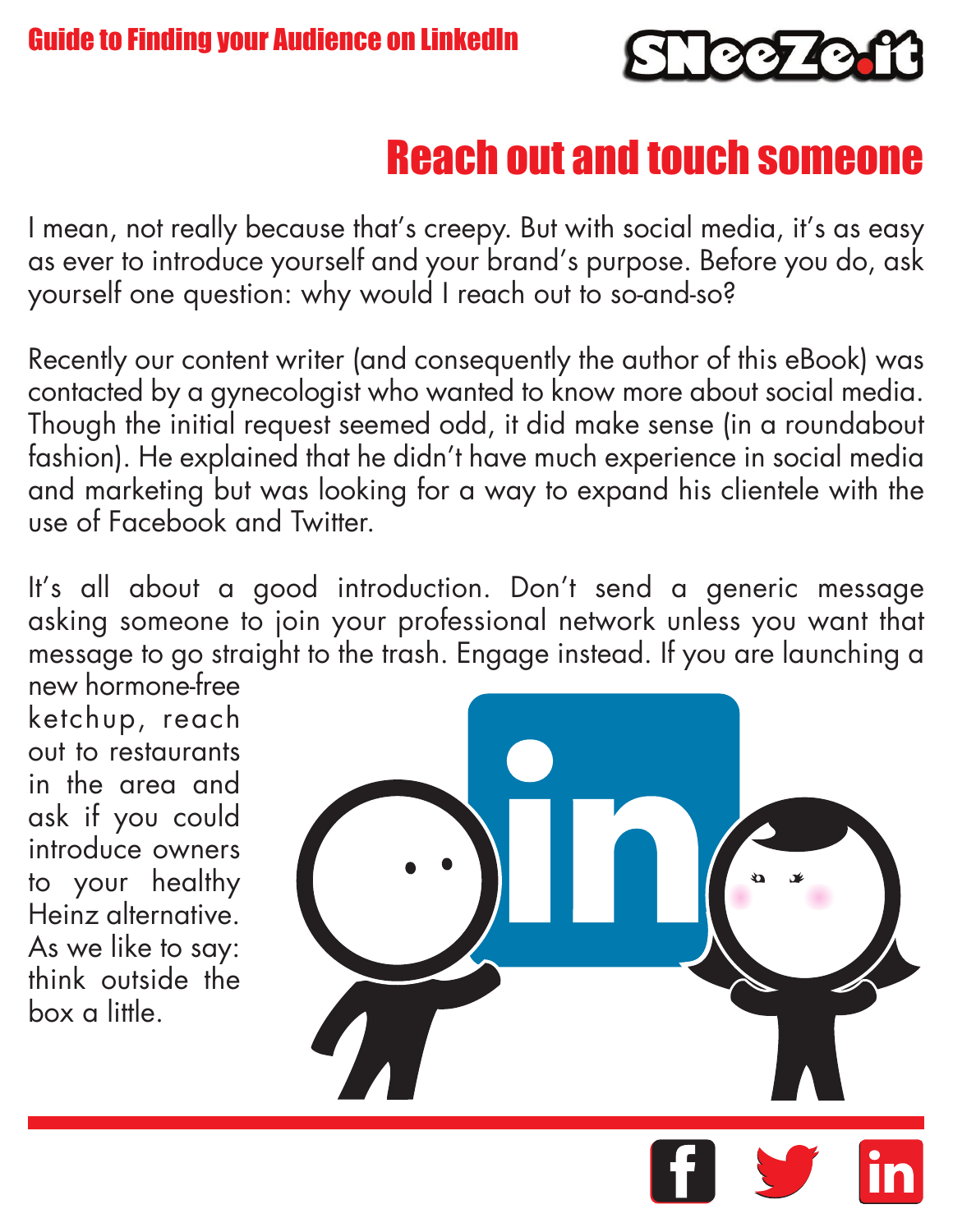

## Start connecting!

We're going to let you in on a little secret that requires almost zero effort and could make your LinkedIn connections grow exponentially.

#### Ready for it?

Add a message every time you request to connect with someone on this site. It's so easy, and will make your name stand out from the rest. What you say is entirely up to you, but we have a few ideas (naturally). Keep it simple, be straightforward, and perhaps most importantly, connect with something in their profile. If it's an old colleague, refresh their memory and let them know how/when you did work together. If you met at



a networking event, give them something to remember you by (chances are, you were both passing around a lot of business cards that night). Maybe you stalk their blog and love their tweets—tell them!

Adding a personal message every time you reach out will make all the difference in the world.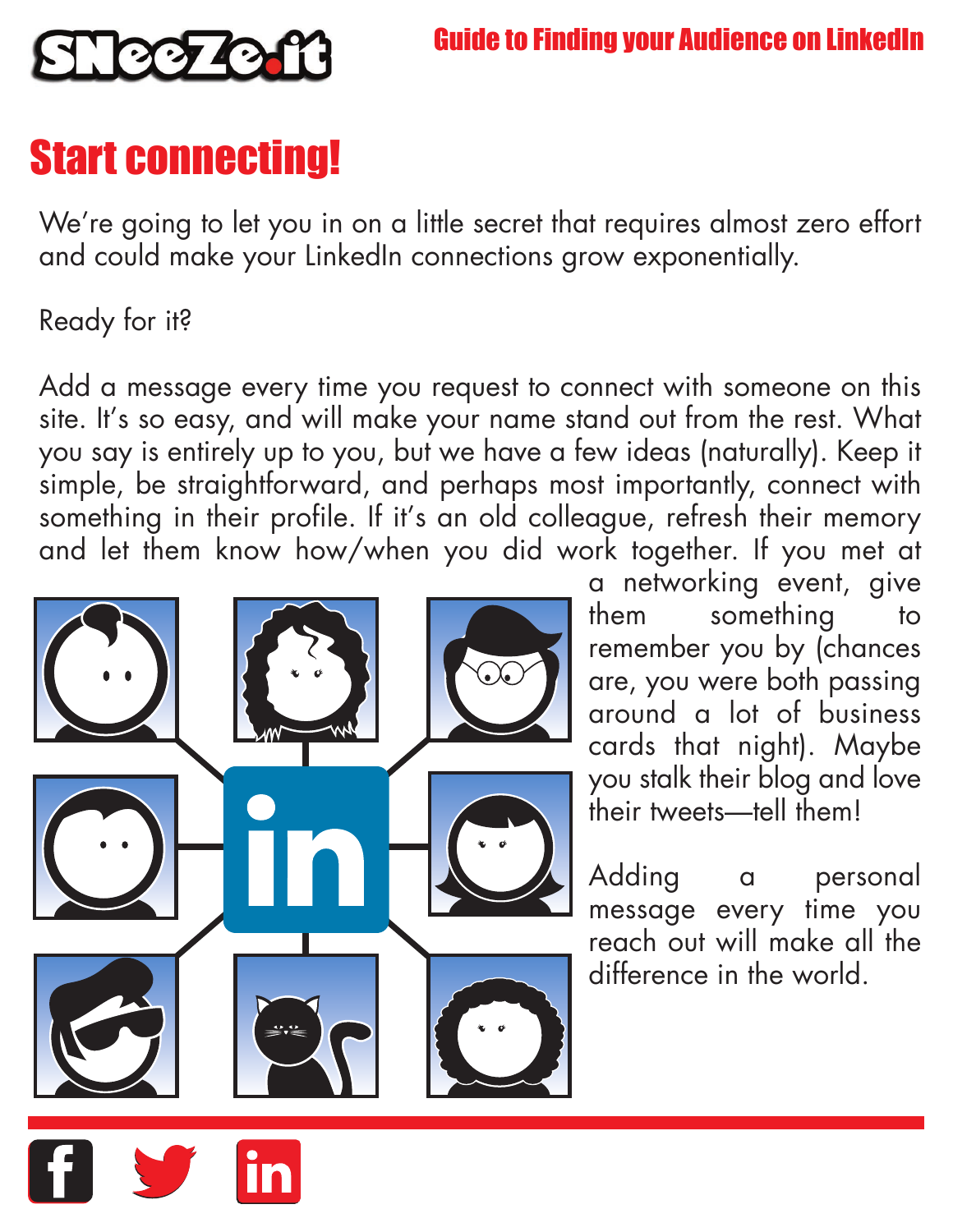

## Find a group of your peers

LinkedIn allows users the chance to join up to 50 groups. In your search, you'll find that some are better managed than others, but an easy way to get started is to click on the "Groups You May Like" link (appears on the navigation menu bar under "Groups"). LinkedIn culls information from your profile to make suggestions based on your interests and skills.

You can of course also use LinkedIn's search to find groups to join OR a Boolean search to find something more specific (for example, "marketing and Nashville"), which can help you connect with people in your area.

Just make sure you are engaged with active members in whatever group(s) you do join.



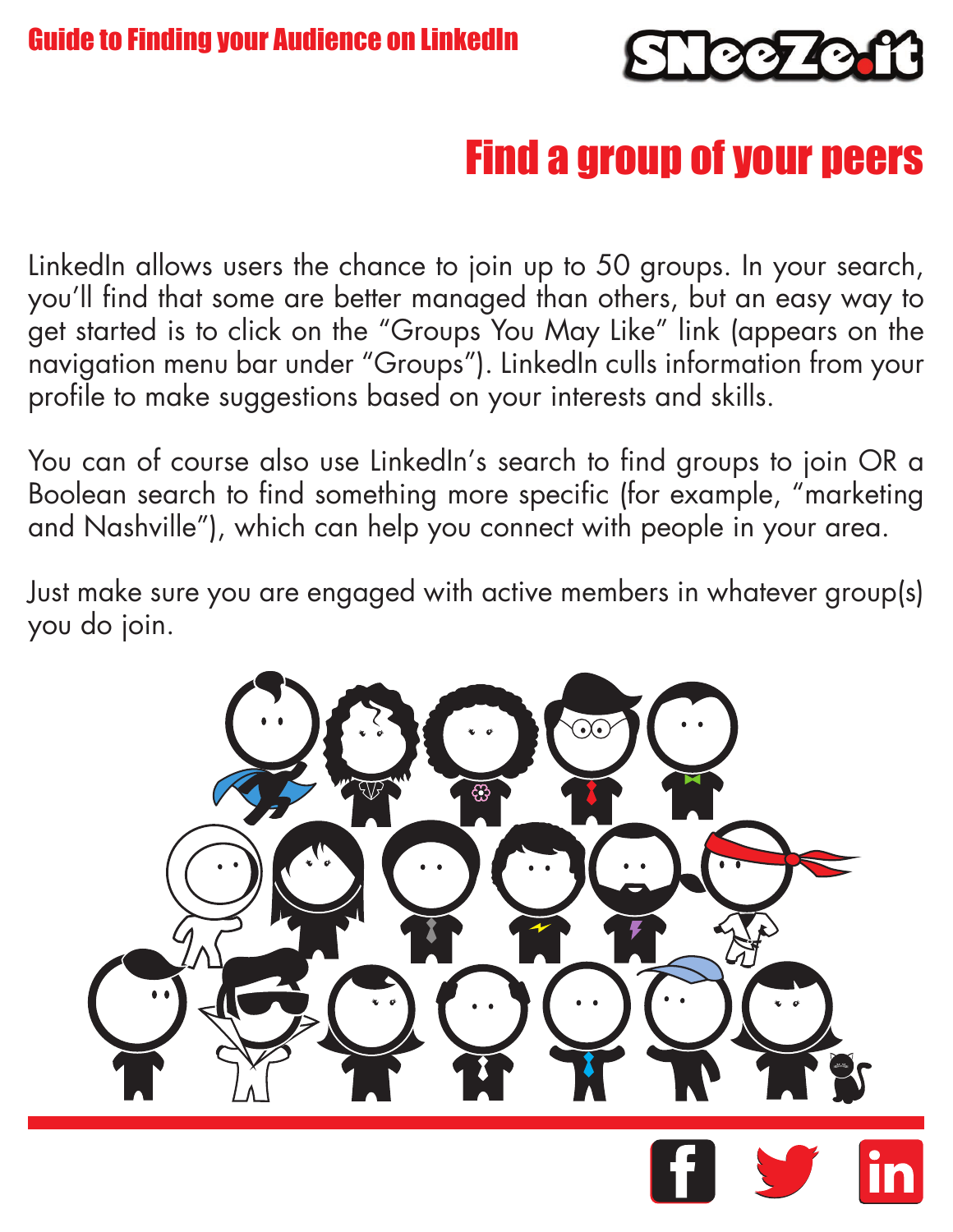

## Lead your own community!

Don't see a community on LinkedIn that really speaks to you? Why not start your own?! This could be a great opportunity to network and show your skills as a manager and effective community leader. When people join your group, they will see your name listed as the creator and you can use this opportunity to showcase your website/job description.

Having your own group on LinkedIn comes with a built-in discussion forum, job opportunity section, AND best of all—you'll be able to send out one message a week to all the members of your group. This is an incredibly powerful way to leverage the social network in a variety of ways!



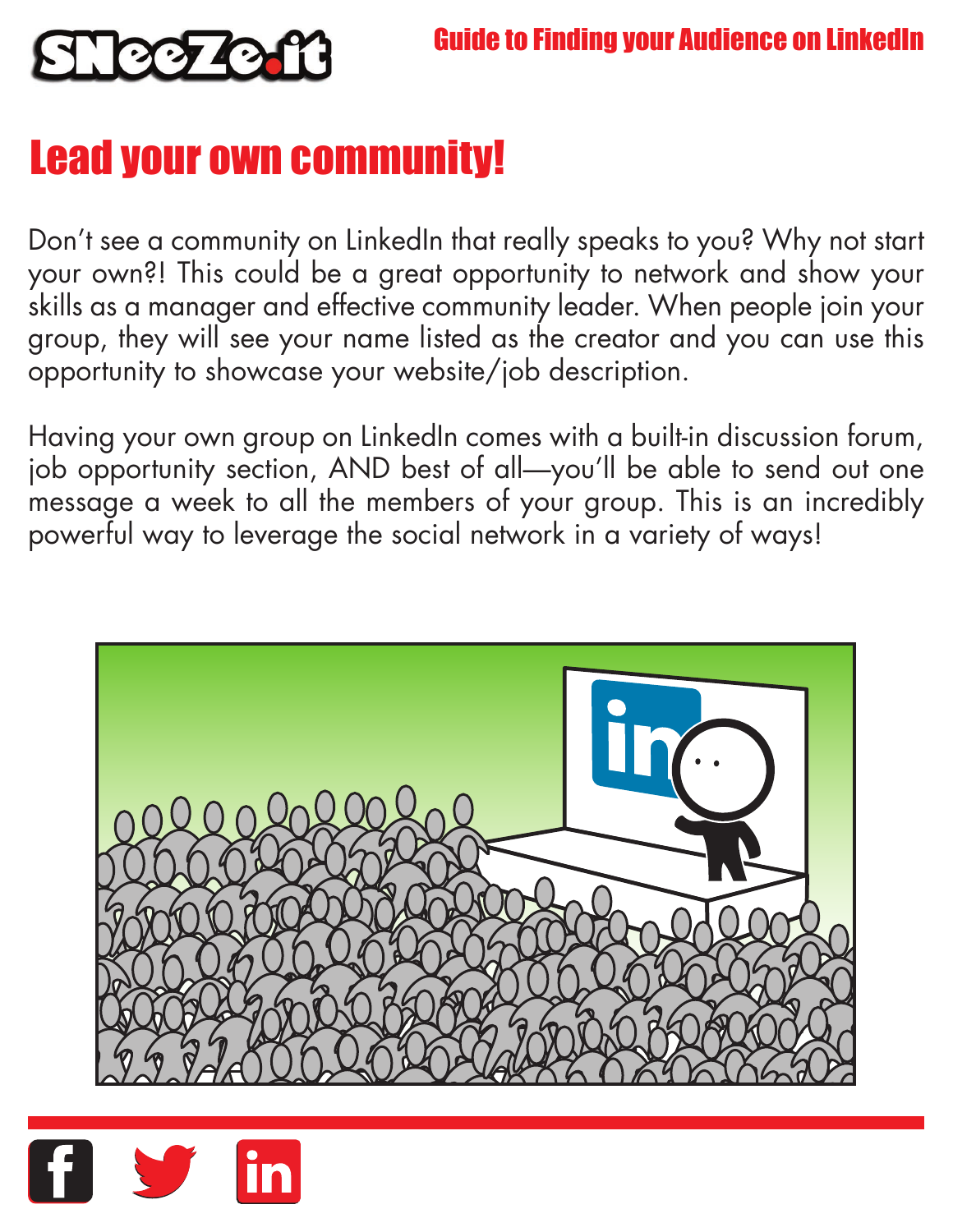

## Make it easy for people to connect with you

Though it's always nice to receive messages in your inbox, adding a phone number will really help you stand out if someone has a direct question they'd like to ask. This may be an effective way to assert your authority if someone has a question they need answered immediately and may even bring in some new leads.